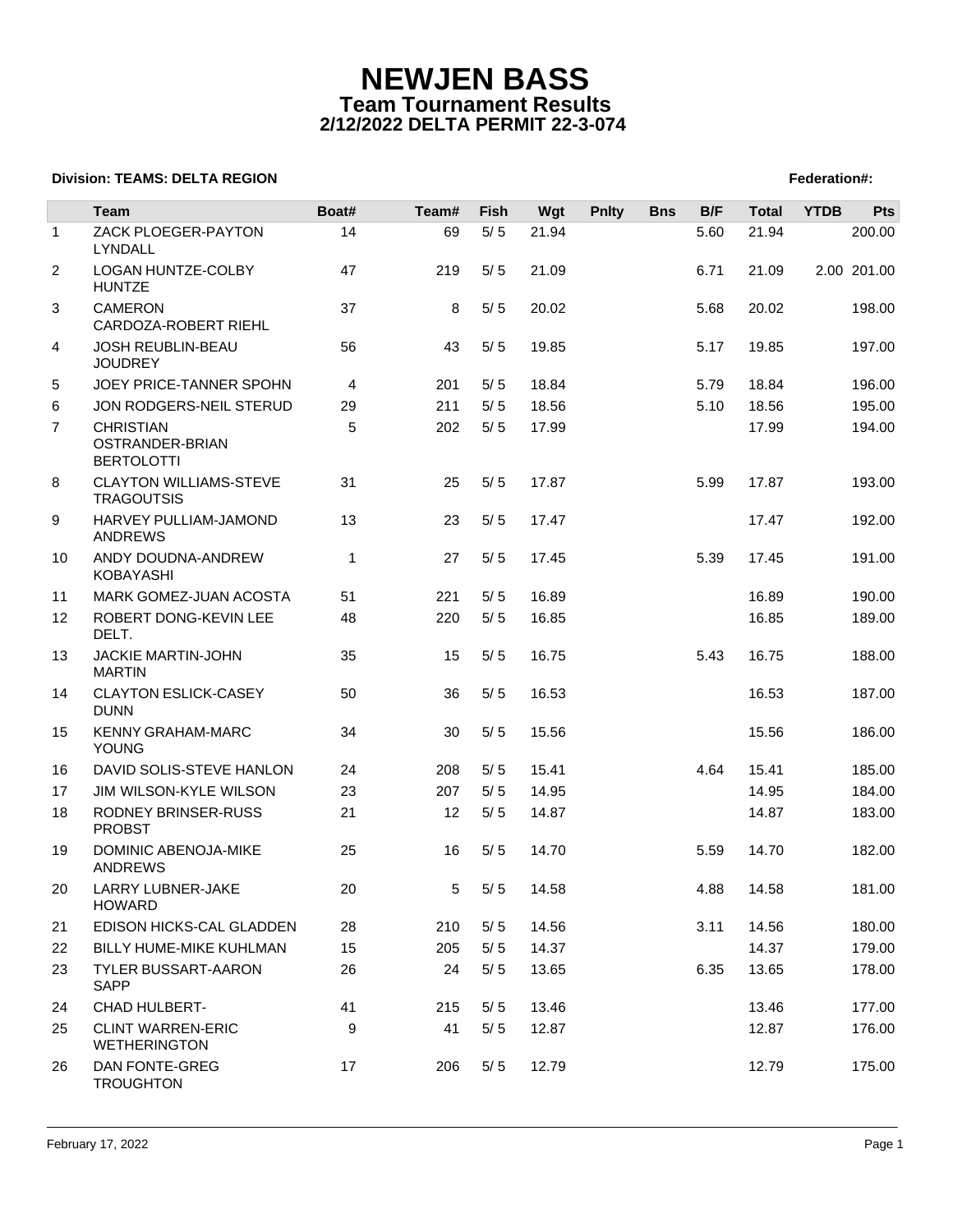## **NEWJEN BASS Team Tournament Results 2/12/2022 DELTA PERMIT 22-3-074**

## **Division: TEAMS: DELTA REGION FEDERATION FEDERATION: TEAMS: DELTA REGION**

|    | <b>Team</b>                                       | Boat#          | Team#          | Fish  | Wgt   | <b>Pnlty</b> | <b>Bns</b> | B/F  | <b>Total</b> | <b>YTDB</b> | <b>Pts</b>  |
|----|---------------------------------------------------|----------------|----------------|-------|-------|--------------|------------|------|--------------|-------------|-------------|
|    |                                                   |                |                |       |       |              |            |      |              |             |             |
| 27 | FIRUZ GIZATULLIN-MIKE<br><b>DELNERO</b>           | 36             | 42             | $5/5$ | 12.78 |              |            |      | 12.78        |             | 174.00      |
| 28 | CLIF VANDERWERF-JEREMY<br><b>ZIPTON</b>           | 16             | 29             | 5/5   | 12.68 |              |            |      | 12.68        |             | 173.00      |
| 29 | TONY VAUGHN-JOHN<br><b>GARRETT</b>                | 58             | 4              | 5/5   | 12.39 |              |            |      | 12.39        |             | 172.00      |
| 30 | <b>RYAN GERMAN-NICK</b><br><b>NOUROT</b>          | 33             | 31             | 5/5   | 11.92 |              |            |      | 11.92        |             | 171.00      |
| 31 | HULEN JOHNSON-DONIELL<br><b>BUTLER</b>            | $\overline{7}$ | 28             | 3/3   | 11.81 |              |            | 7.49 | 11.81        |             | 5.00 175.00 |
| 32 | MATTHEW ABELLA-DANIEL<br>ABELLA                   | 42             | 214            | $5/5$ | 10.67 |              |            |      | 10.67        |             | 169.00      |
| 33 | HUNTER SCHLANDER-CHRIS<br><b>SCHLANDER</b>        | 3              | 200            | 5/5   | 10.58 |              |            |      | 10.58        |             | 168.00      |
| 34 | <b>JOSH KANEKO-MAXWELL</b><br><b>KANEKO</b>       | 39             | 9              | 5/5   | 10.37 |              |            |      | 10.37        |             | 167.00      |
| 35 | ALBERT AZEVEDO-AJ<br><b>AZEVEDO</b>               | 38             | 212            | 5/5   | 9.97  |              |            |      | 9.97         |             | 166.00      |
| 36 | <b>RYAN BREWER-ISH MONROE</b>                     | 18             | 90             | 4/4   | 9.70  |              |            |      | 9.70         |             | 165.00      |
| 37 | THOMAS LOPEZ-JACK BALL                            | 11             | 6              | $5/5$ | 9.08  |              |            |      | 9.08         |             | 164.00      |
| 38 | CHASE LLOYD-BAM MILLER                            | 57             | $\overline{7}$ | 5/5   | 8.69  |              |            |      | 8.69         |             | 163.00      |
| 39 | <b>OBEDIE WILLIAMS-CLINT</b><br><b>GROENEWOLD</b> | 12             | 204            | 4/4   | 7.96  |              |            |      | 7.96         |             | 162.00      |
| 40 | RODNEY GREEN-XAVIER<br><b>GREEN</b>               | 43             | 38             | 5/5   | 7.63  |              |            |      | 7.63         |             | 161.00      |
| 41 | JOE ALVAREZ-GEORGE<br>PEREZ                       | 53             | 222            | 2/2   | 7.38  |              |            |      | 7.38         |             | 160.00      |
| 42 | WILL LUZURIAGA-JUAN<br><b>ROMERO</b>              | 54             | 3              | 3/3   | 7.10  |              |            |      | 7.10         |             | 159.00      |
| 43 | <b>CRAIG CARABELLO-BUB</b><br><b>TOSH</b>         | 22             | 14             | 2/2   | 6.50  |              |            | 4.85 | 6.50         |             | 158.00      |
| 44 | <b>BLAKE DYER-JOHN</b><br><b>BILLHEIMER</b>       | 55             | 34             | 3/3   | 5.73  |              |            |      | 5.73         |             | 157.00      |
| 45 | ALLAN BAHR-KAYLATH<br><b>HARPER</b>               | 19             | 21             | 2/2   | 5.60  |              |            |      | 5.60         |             | 156.00      |
| 46 | ARMANDO<br>LUZURIAGA-EDGAR<br>LUZURIAGA           | 49             | 20             | 2/2   | 4.92  |              |            |      | 4.92         |             | 155.00      |
| 47 | <b>JUSTIN MISENHIMER-TONY</b><br><b>PETERSON</b>  | 10             | 203            | 2/2   | 4.85  |              |            |      | 4.85         |             | 154.00      |
| 48 | RICHARD BENZLER-NICK<br><b>CLOUTIER</b>           | 6              | 26             | 2/2   | 3.26  |              |            |      | 3.26         |             | 153.00      |
| 49 | DEAN GRZELAK-ADRIAN<br>CASTILLO                   | 8              | 51             | 1/1   | 3.05  |              |            | 3.05 | 3.05         |             | 152.00      |
| 50 | ROBERT CLOUTIER-CHRIS<br><b>BARRETT</b>           | 45             | 217            | 1/1   | 2.63  |              |            | 2.63 | 2.63         |             | 151.00      |